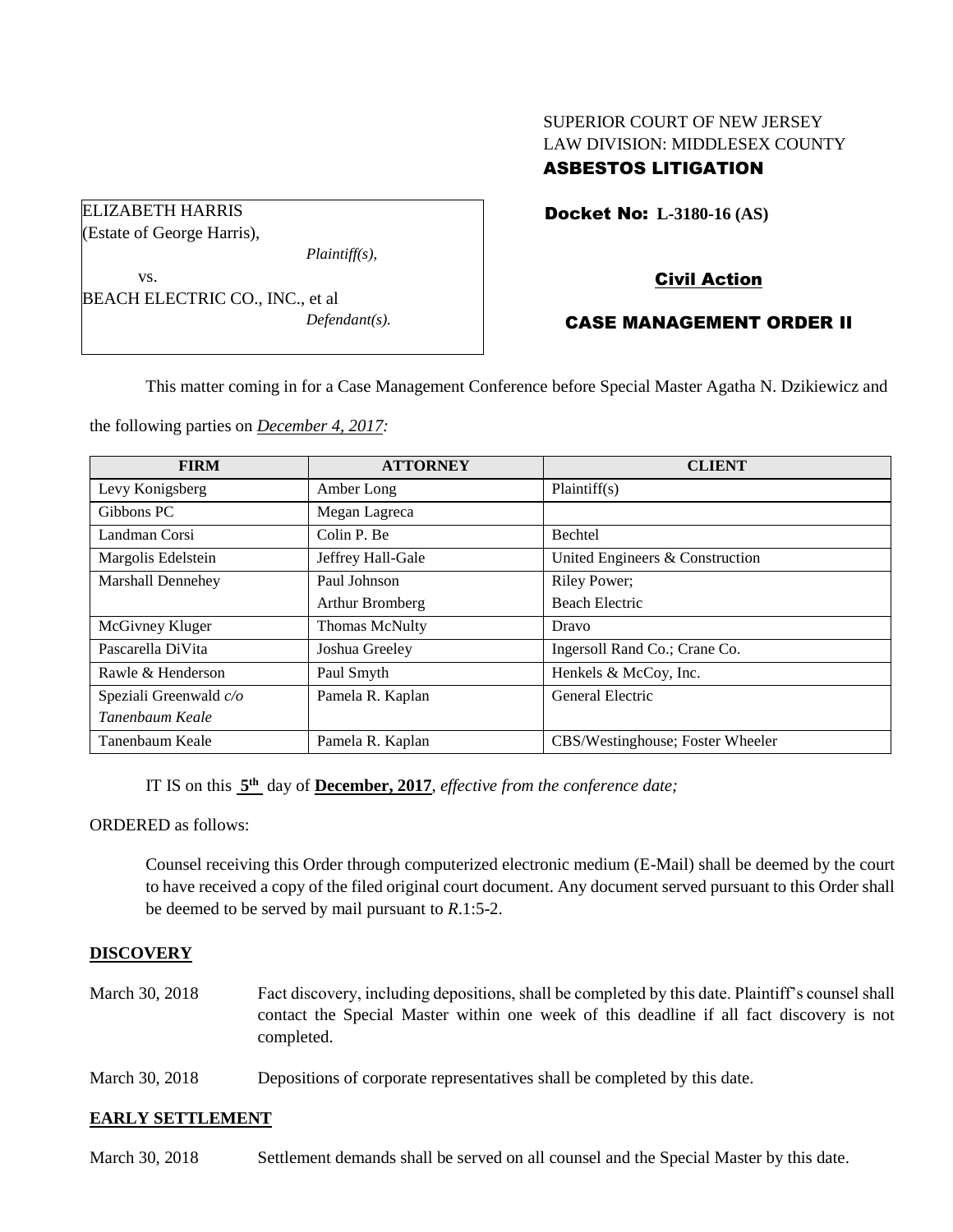## **SUMMARY JUDGMENT MOTION PRACTICE**

| March 30, 2018 | Plaintiff's counsel shall advise, in writing, of intent not to oppose motions by this date. |
|----------------|---------------------------------------------------------------------------------------------|
| April 13, 2018 | Summary judgment motions shall be filed no later than this date.                            |
| May 11, 2018   | Last return date for summary judgment motions.                                              |

## **MEDICAL DEFENSE**

| March 16, 2018 | Plaintiff shall serve medical expert reports by this date.                                                                                                                                                                                               |
|----------------|----------------------------------------------------------------------------------------------------------------------------------------------------------------------------------------------------------------------------------------------------------|
| March 16, 2018 | Upon request by defense counsel, plaintiff is to arrange for the transfer of pathology specimens<br>and x-rays, if any, by this date.                                                                                                                    |
| June 29, 2018  | Defendants shall identify its medical experts and serve medical reports, if any, by this date. In<br>addition, defendants shall notify plaintiff's counsel (as well as all counsel of record) of a<br>joinder in an expert medical defense by this date. |

## **LIABILITY EXPERT REPORTS**

| May 18, 2018 | Plaintiff shall identify its liability experts and serve liability expert reports or a certified expert |
|--------------|---------------------------------------------------------------------------------------------------------|
|              | statement by this date or waive any opportunity to rely on liability expert testimony.                  |

June 29, 2018 Defendants shall identify its liability experts and serve liability expert reports, if any, by this date or waive any opportunity to rely on liability expert testimony.

## **ECONOMIST EXPERT REPORTS**

- May 18, 2018 Plaintiff shall identify its expert economists and serve expert economist report(s), if any, by this date or waive any opportunity to rely on economic expert testimony.
- June 29, 2018 Defendants shall identify its expert economists and serve expert economist report(s), if any, by this date or waive any opportunity to rely on economic expert testimony.

## **EXPERT DEPOSITIONS**

July 31, 2018 Expert depositions shall be completed by this date. To the extent that plaintiff and defendant generic experts have been deposed before, the parties seeking that deposition in this case must file an application before the Special Master and demonstrate the necessity for that deposition. To the extent possible, documents requested in a deposition notice directed to an expert shall be produced three days in advance of the expert deposition. The expert shall not be required to produce documents that are readily accessible in the public domain.

#### **PRE-TRIAL AND TRIAL**

August 1, 2018 @ 10:00am Settlement conference. All defense counsel shall appear with authority to negotiate settlement and have a representative authorized to negotiate settlement available by phone. Any request to be excused from the settlement conference shall be made to the Special Master no later than 4:00pm of the day prior to the conference.

 $\_$  ,  $\_$  ,  $\_$  ,  $\_$  ,  $\_$  ,  $\_$  ,  $\_$  ,  $\_$  ,  $\_$  ,  $\_$  ,  $\_$  ,  $\_$  ,  $\_$  ,  $\_$  ,  $\_$  ,  $\_$  ,  $\_$  ,  $\_$  ,  $\_$  ,  $\_$  ,  $\_$  ,  $\_$  ,  $\_$  ,  $\_$  ,  $\_$  ,  $\_$  ,  $\_$  ,  $\_$  ,  $\_$  ,  $\_$  ,  $\_$  ,  $\_$  ,  $\_$  ,  $\_$  ,  $\_$  ,  $\_$  ,  $\_$  ,